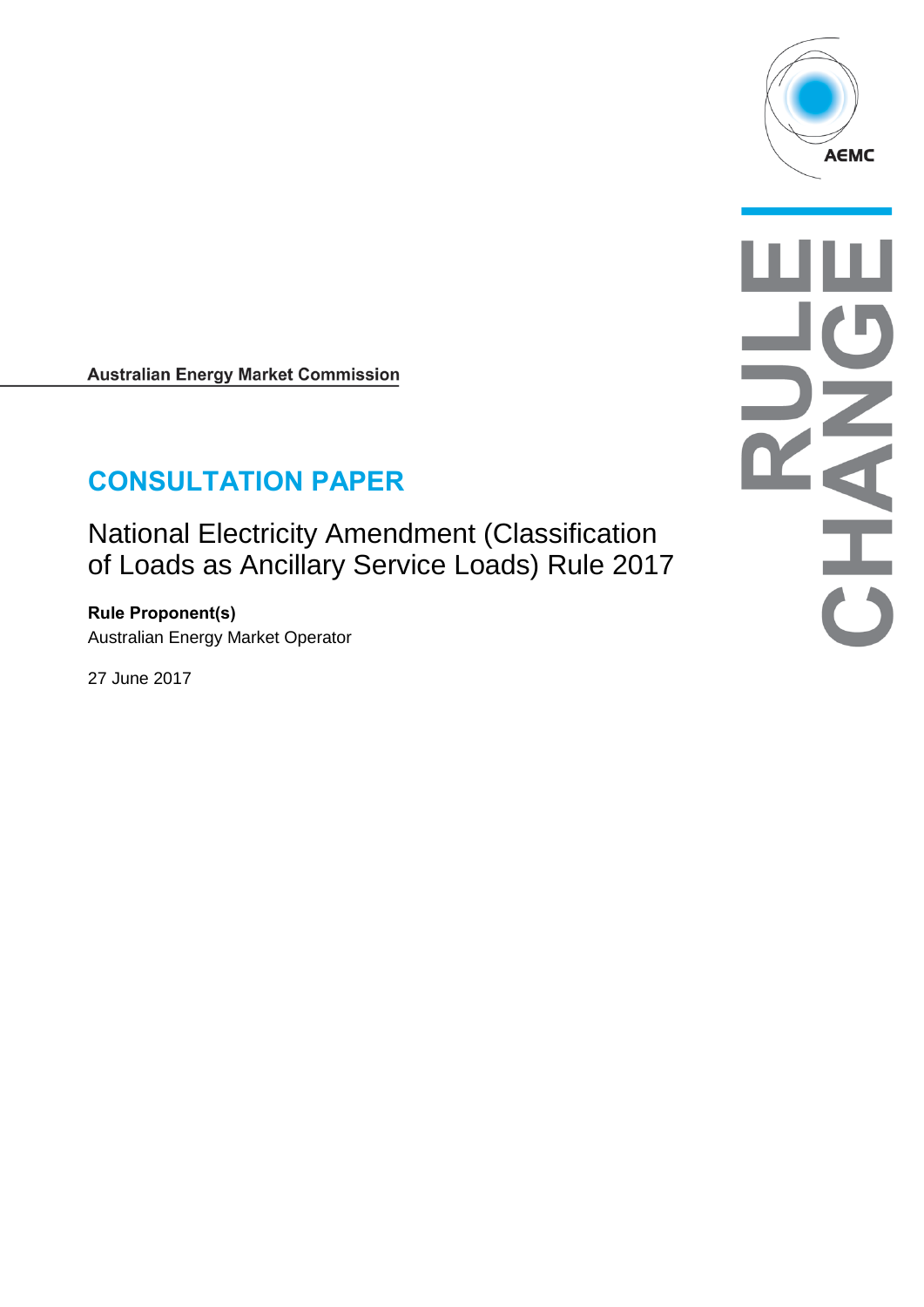#### **Inquiries**

Australian Energy Market Commission PO Box A2449 Sydney South NSW 1235

**E**: aemc@aemc.gov.au **T**: (02) 8296 7800 **F**: (02) 8296 7899

Reference: ERC0221

#### **Citation**

AEMC, Classification of Loads as Ancillary Service Loads, Consultation Paper, 27 June 2017, Sydney

#### **About the AEMC**

The AEMC reports to the Council of Australian Governments (COAG) through the COAG Energy Council. We have two functions. We make and amend the national electricity, gas and energy retail rules and conduct independent reviews for the COAG Energy Council.

This work is copyright. The Copyright Act 1968 permits fair dealing for study, research, news reporting, criticism and review. Selected passages, tables or diagrams may be reproduced for such purposes provided acknowledgement of the source is included.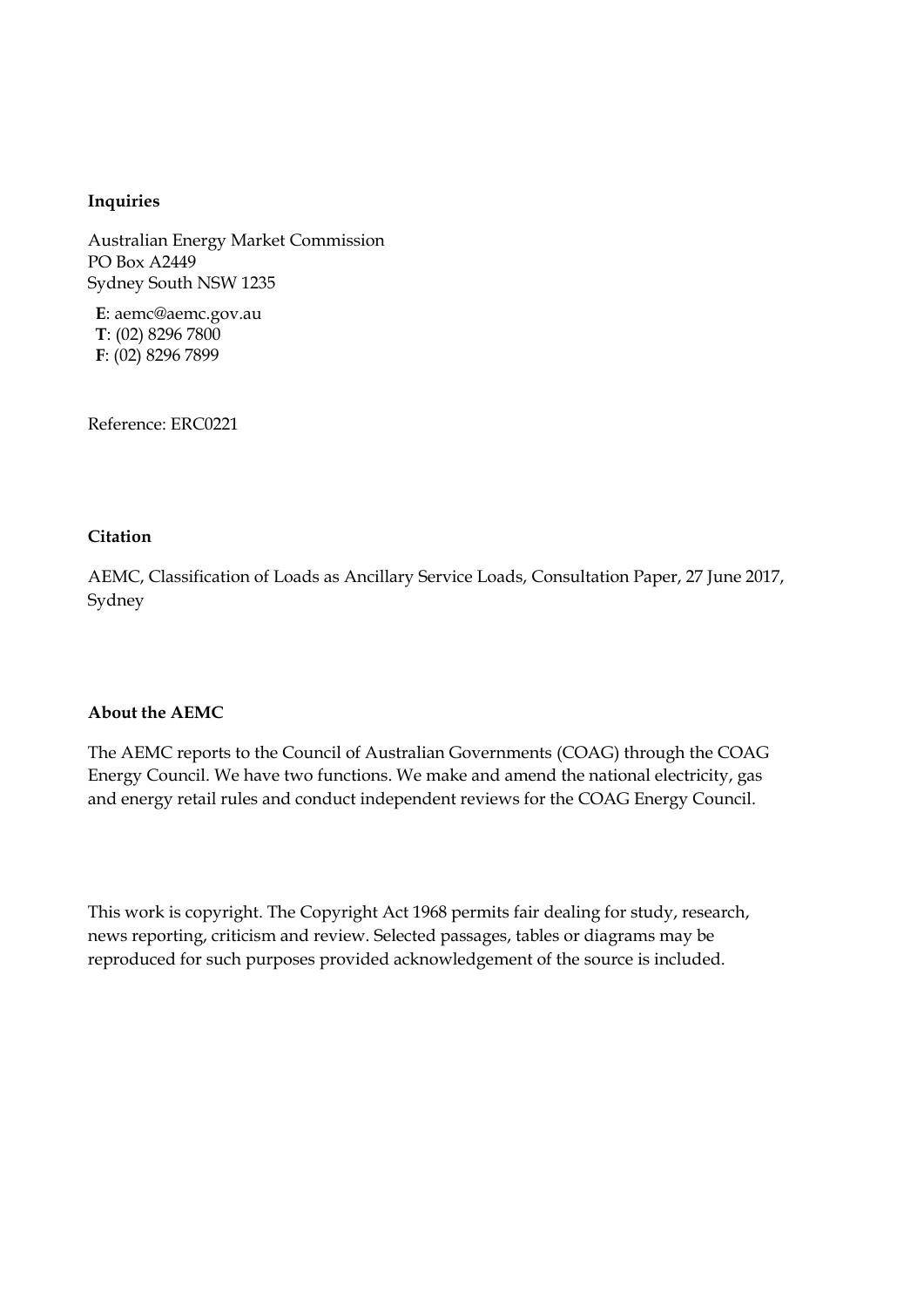# **Contents**

| $\mathbf{1}$   |     |                                                                     |  |  |
|----------------|-----|---------------------------------------------------------------------|--|--|
|                | 1.1 |                                                                     |  |  |
|                | 1.2 |                                                                     |  |  |
|                | 1.3 |                                                                     |  |  |
|                | 1.4 |                                                                     |  |  |
| $\overline{2}$ |     |                                                                     |  |  |
|                | 2.1 |                                                                     |  |  |
|                | 2.2 |                                                                     |  |  |
| 3              |     |                                                                     |  |  |
|                | 3.1 |                                                                     |  |  |
|                | 3.2 |                                                                     |  |  |
| $\overline{4}$ |     |                                                                     |  |  |
|                | 4.1 | Lodging a request not to make a rule under an expedited process  13 |  |  |
|                | 4.2 |                                                                     |  |  |
|                | 4.3 |                                                                     |  |  |
|                | 4.4 |                                                                     |  |  |
|                |     |                                                                     |  |  |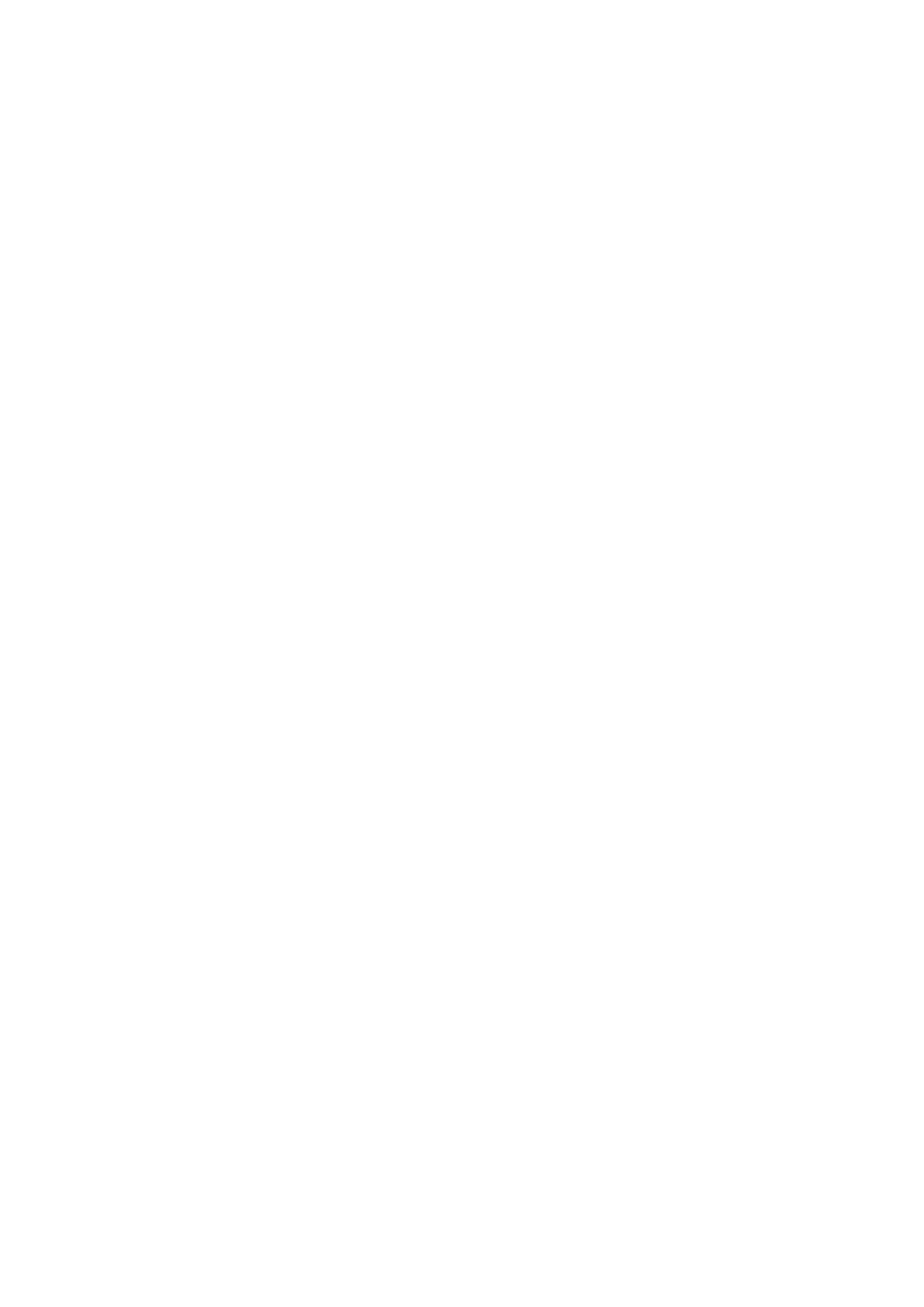### <span id="page-4-0"></span>**1 Introduction**

On 26 April 2017, the Australian Energy Market Operator (AEMO) submitted a rule change request to the Australian Energy Market Commission (AEMC or Commission) seeking to make Market Ancillary Service Providers (MASPs) eligible to classify any load as ancillary service load by removing the requirement that ancillary service load be market load.

This consultation paper has been prepared to facilitate public consultation on the rule change request and to seek stakeholder submissions.

### <span id="page-4-1"></span>**1.1 Background**

<u>.</u>

The AEMC's 2012 *Power of choice* review set out recommendations for supporting market conditions that facilitate effective demand side participation. Two of these recommendations were to:

- implement a demand response mechanism that rewards changes in demand resources via the wholesale electricity market
- create a new category of market participant to unbundle the sale and supply of electricity from non-energy services, such as ancillary services.<sup>1</sup>

Following from this recommendation, in 2015 the COAG Energy Council submitted the *Demand response mechanism and ancillary service unbundling* (DRM-ASU) rule change request to the Commission.2 While the Commission, in considering the COAG Energy Council's request, decided not to implement the proposed demand response mechanism, the ancillary services unbundling component of the rule was retained within the final rule, the *Demand response mechanism and ancillary services unbundling* rule (DRM-ASU amending rule) coming into effect on 1 July 2017.3

The DRM-ASU amending rule implements ancillary service unbundling by creating a new type of market participant - a MASP – to offer customers' loads into the frequency control ancillary services (FCAS) markets. As a MASP will not need to be a customer's retailer to offer such demand response services, the DRM-ASU amending rule effectively separates the provision of ancillary services from the purchase and sale of energy. The MASP is however required to satisfy certain registration and technical requirements and deliver FCAS services in accordance with AEMO's specifications just as any other market participant is currently required to do.

The current National Electricity Rules (NER), in effect at the time the DRM-ASU amending rule comes into effect on 1 July 2017, contain a restriction that only loads

<sup>1</sup> AEMC, Power of Choice – Stage 3 DSP Review Final Report, 30 November 2017, p. ii.

<sup>2</sup> COAG Energy Council, Demand Response Mechanism Rule Change Request, 25 March 2015.

<sup>3</sup> National Electricity Amendment (Demand Response Mechanism and Ancillary Services Unbundling) Rule 2016 No. 10.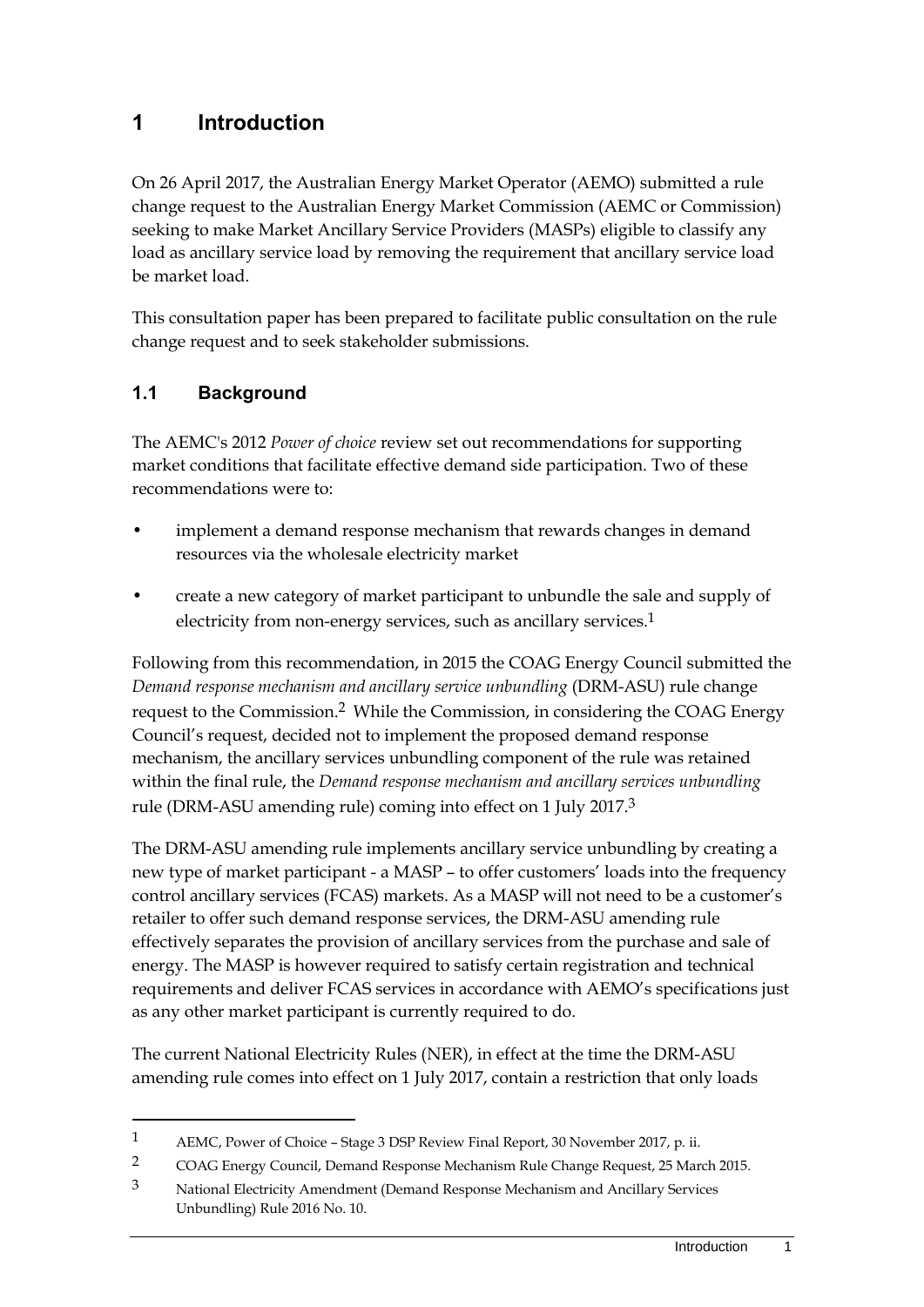that are market loads are eligible for classification as ancillary service load. This restriction renders loads that are not market loads ineligible from participating in ancillary service unbundling, and are therefore not capable of being offered by MASPs as FCAS services.4

AEMO, in developing systems and procedures to implement the DRM-ASU amending rule for commencement on 1 July 2017, has identified the market load restriction as an issue likely to reduce the benefits arising from ancillary service unbundling. AEMO considers the exclusion of non-market loads supplied by the local retailer to be an outcome which does not appear to have been intended by the AEMC in making the DRM-ASU amending rule.<sup>5</sup>

### **1.1.1 Ancillary services**

Ancillary services are essential to AEMO's management of power system security. These services maintain key technical characteristics of the system, including frequency, voltage, network loading and system restart processes. One class of such service is the Frequency Control Ancillary Services (FCAS) that AEMO uses for maintaining system frequency within the bounds specified by the frequency operating standards, both under normal operating conditions and/or to restore frequency following a contingency event such as loss of a major generating unit or transmission line.<sup>6</sup>

Currently, driven by technological development and climate change policies, the NEM is experiencing a significant shift away from conventional synchronous generators and towards new, non-synchronous technologies, such as wind farms and solar panels. The impact of non-synchronous generation on how the system is maintained in a secure state is an important focus. AEMO has identified that power system security in a future system with low levels of synchronous inertia may require resources that can be activated in milliseconds, rather than seconds as is the currently the case.<sup>7</sup> Switchable loads and storage could provide a fast FCAS response in this regard. Therefore, load may represent a valuable source of fast FCAS which would help maintain a secure power system in the context of increasing penetrations of intermittent and non-synchronous generation expected over the long term.

Through the *System security market frameworks* review, and associated rule change requests, the AEMC is considering, developing and implementing changes to the

<sup>4</sup> Clause 2.3.5(b) of the NER and the DRM-ASU amending rule

<sup>5</sup> AEMO, Classification of Loads as Ancillary Service Loads - Rule Change Request, 2017, p. 5

<sup>&</sup>lt;sup>6</sup> There are markets for raise and lower regulation FCAS and six contingency FCAS markets divided into six-second, 60-second, and five-minute intervals for both raise and lower services. The six-second services are used to arrest major changes in frequency following a contingency event. The 60-second services are used to stabilise frequency. The five-minute services are delayed responses used to recover frequency to normal operating levels following a major change in frequency.

<sup>7</sup> AEMC - System Security Market Frameworks Review – Consultation Paper, 8 September 2016, p. 34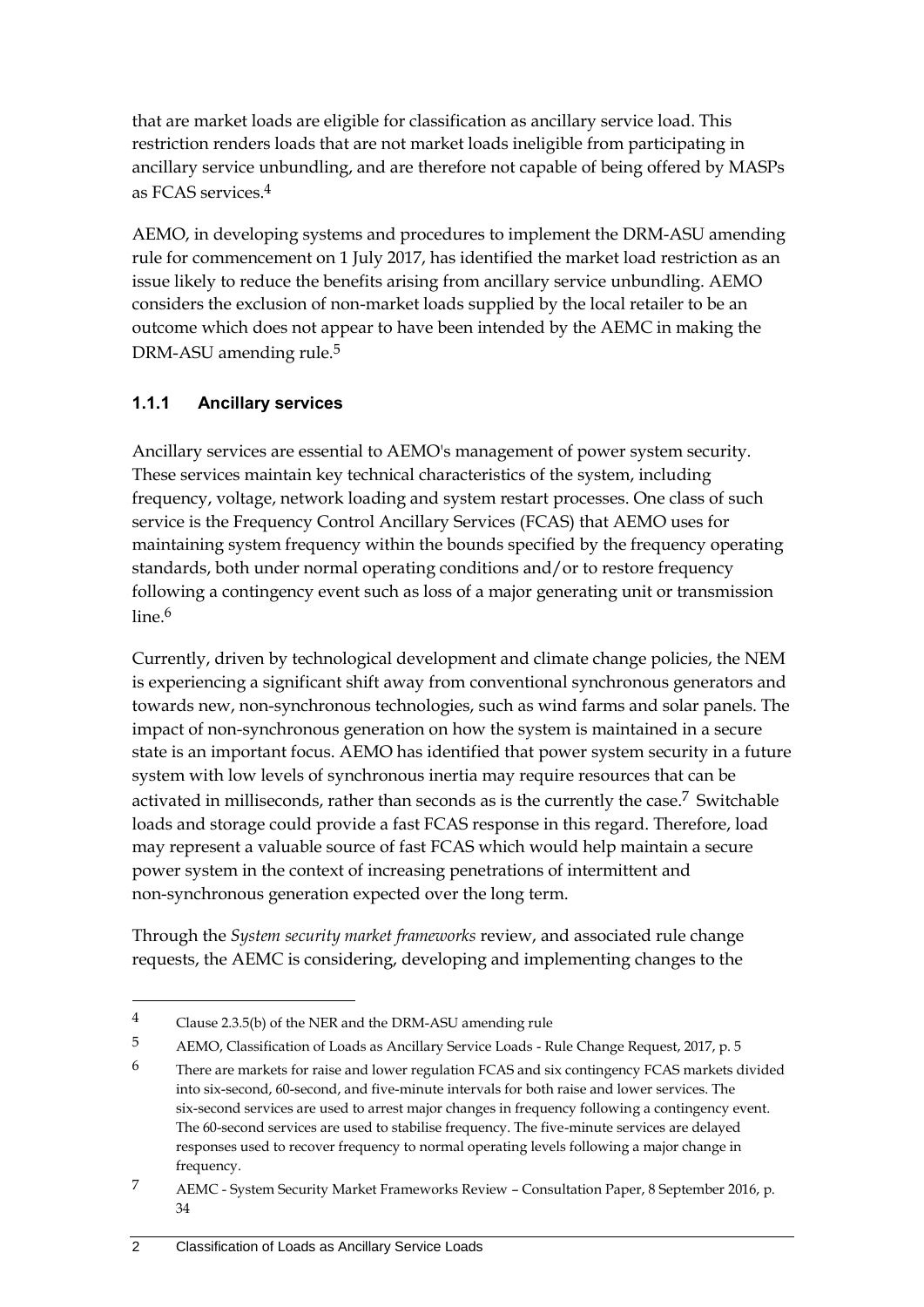market rules to allow the continued uptake of these new forms of generation, while maintaining the security of the system. In particular, the review focussed on the management of frequency, and system strength in a power system with reduced levels of synchronous generation. A final report for the review, and two draft determinations were published on 27 June 2017.<sup>8</sup>The final report includes a number of recommendations relating to FCAS, most notably, that in July 2017 the AEMC will initiate a review into market frameworks necessary to support better frequency control: the *Frequency control frameworks review*.

### **1.1.2 Market load**

Each region of the NEM is divided into local areas. Local areas are designated by jurisdictional governments and correspond to a geographical area which is allotted to a distribution network service provider. Each local area has an associated local retailer.9

The NER requires customers who purchase electricity other than from the local retailer in their local areas to be classified as market load (in the form of a *second-tier load* or a market load classified by a *market customer*).10 In contrast, customers who purchase electricity from the local retailer in their local area are classified as not being market load (namely, classified as *first-tier load*).11

The current eligibility restriction to market load in the DRM-ASU amending rule therefore, makes customers who purchase electricity from their local retailer ineligible to participate in FCAS markets.

While local retailers were traditionally vertically integrated, government owned entities, the role of the local retailer in much of the NEM is now performed by the 'big 3' electricity retailers such as AGL, Origin Energy, and Energy Australia.12 Although most local retailers are now commercial participants in competitive retail electricity markets, local retailers in those parts of the NEM which lack effective competition retain a dominant market position.13 Local retailers in Tasmania, the ACT, and regional Queensland are examples in this regard.

The concept of market load is primarily relevant to the wholesale market settlement process. The status of a load determines how AEMO settles the relevant retailer's

- 10 Clauses 2.3.3 and 2.3.4 of the NER.
- 11 Clause 2.3.2 of the NER.

-

- 12 See, for example: http://www.resourcesandenergy.nsw.gov.au/energy-consumers/energy-providers/choosing-pro viders/licence-endorsements-standard
- 13 AEMC, Final Report 2016 Retail Competition Review, 30 June 2016, p. ii.

<sup>8</sup> See: http://www.aemc.gov.au/Major-Pages/System-Security-Review

<sup>9</sup> Chapter 10 of the NER defines a local retailer as "in relation to a local area, the customer who is: 1. A business unit or related body corporate of the relevant Local Network Service Provider; or 2. Responsible under the laws of the relevant participating jurisdiction for the supply of electricity to franchise customers in that local area; or 3. if neither 1 or 2 is applicable, such other customer as AEMO may determine.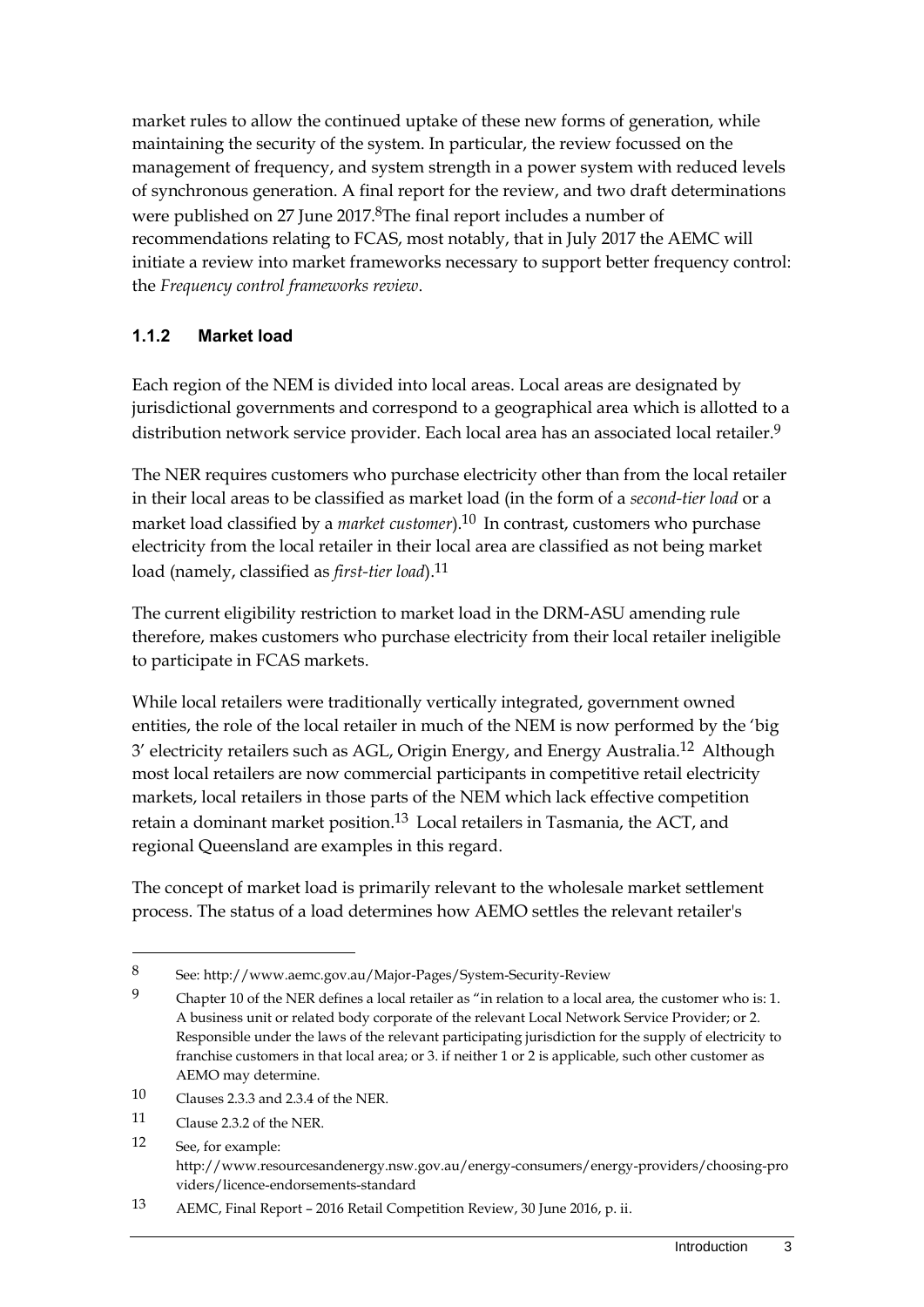purchases through the wholesale market. Customers whose load is market load are settled individually in the market, while customers who purchase their electricity through the local retailer are settled in aggregate across the local area via the settlement by difference method.<sup>14</sup> It should be noted that the concept of market load here reflects the classification of load for wholesale market settlement purposes rather than whether a commercial agreement between an electricity retailer and its customer is a market agreement or a standing offer under the National Electricity Retail Law.

### <span id="page-7-0"></span>**1.2 Issue raised in the rule change request**

AEMO propose this rule change as being required to fully implement the AEMC's policy intent in making the DRM-ASU amending rule. Specifically, AEMO considers the market load requirement as unintentionally limiting the applicability of the DRM-ASU amending rule, which is an outcome that AEMO considers not to have been intended by the AEMC when making the rule.15

While market and non-market load is treated differently for metering and settlement purposes, AEMO views non-market load to be no less capable of meeting the technical requirements for providing FCAS. Therefore, we understand that AEMO no longer considers it necessary to restrict the unbundling arrangements to only market loads.16

AEMO has also identified a minor issue with rule drafting regarding the relationship between the physical load and the service provided by the load. In this regard, AEMO proposes a change to make the amending rule consistent with other provisions in the NER.17

AEMO notes in their rule change request that without the amendment, market participants will be required to manage more complex processes to validate that only market loads are registered as ancillary service loads.18

### <span id="page-7-1"></span>**1.3 Proposed rule change**

-

AEMO's proposed rule change extends eligibility to all loads that are technically capable of providing FCAS. If made, the rule would:19

<sup>14</sup> Energy consumption by customers of the local retailer is settled by calculating the metered flow at the wholesale connection point (the boundary of the local distribution area) minus the energy consumed by connection points that are not with the local retailer. Clauses 3.15.5 and 3.15.5A of the **NER** 

<sup>15</sup> AEMO, Classification of Loads and Ancillary Service Loads, rule change request, 26 April 2017, p. 3.,

<sup>16</sup> AEMO, Classification of Loads and Ancillary Service Loads, rule change request, 26 April 2017 , p. 5.

<sup>17</sup> AEMO, Classification of Loads and Ancillary Service Loads, rule change request, 26 April 2017, p. 4.

<sup>18</sup> AEMO, Classification of Loads and Ancillary Service Loads, rule change request, 26 April 2017, p. 7.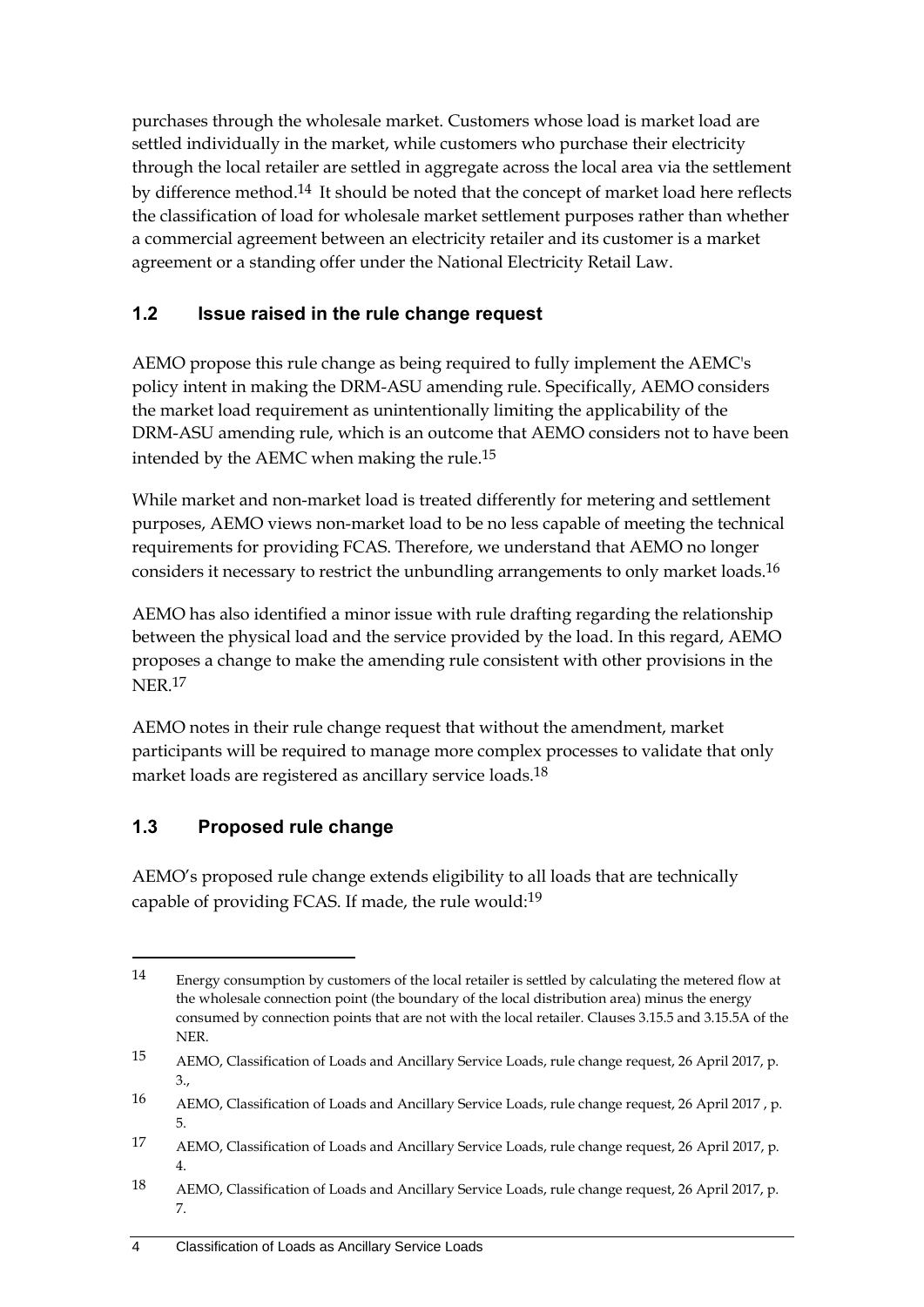- remove the market load restriction by amending clause 2.3AA of the DRM-ASU amending rule to refer to loads in respect of MASPs and to market loads in respect of market customers
- amend DRM-ASU amending rule clause 2.3AA.1(b)(1) to use consistent drafting with clause 2.3.5(a) of the NER so that loads are used to provide market ancillary services, rather than loads being described as the service.

By referring to loads in respect of market ancillary service providers and to market loads in respect of market customers, AEMO's change would have the effect of:

- giving MASPs access to all loads which are technically capable of providing FCAS irrespective of their market load status
- allowing local retailers to offer their local area customers the opportunity to provide FCAS by registering as a MASP.

No other changes to the DRM-ASU amending rule are proposed in this rule change request.

Electricity retailers who are not the local retailer will retain the ability to classify their own customer load as ancillary service load without needing to register as a MASP. All ancillary service loads will still be required to deliver FCAS in accordance with AEMO's market ancillary service specification and submit offers to the relevant FCAS markets in accordance with existing provisions in the rules. The eligibility requirements for a MASP remain unchanged. In order to be eligible for registration by AEMO as a MASP, applicants are still required to:<sup>20</sup>

- 1. identify units of load under their ownership, operation or control
- 2. show those loads are under their ownership, operation or control
- 3. demonstrate that the load has the requisite assets and equipment, such that the load can satisfy AEMO's requirements.

AEMO's rule change request included indicative drafting. The proposed rule change request is available on the AEMC website.21

### **1.3.1 AEMO considers the rule change request would meet the NEO**

AEMO anticipates that the proposed change will advance the national electricity objective by affecting the market in the following ways:<sup>22</sup>

<sup>19</sup> AEMO, Classification of Loads and Ancillary Service Loads, rule change request, 26 April 2017, p. 8.

<sup>20</sup> Clause 2.3AA.1(b)(1) of the DRM-ASU amending rule.

<sup>21</sup> See: http://www.aemc.gov.au/Rule-Changes/Classification-of-loads-as-ancillary-service-loads

<sup>22</sup> AEMO, Classification of Loads and Ancillary Service Loads. rule change request, 26 April 2017, p. 9.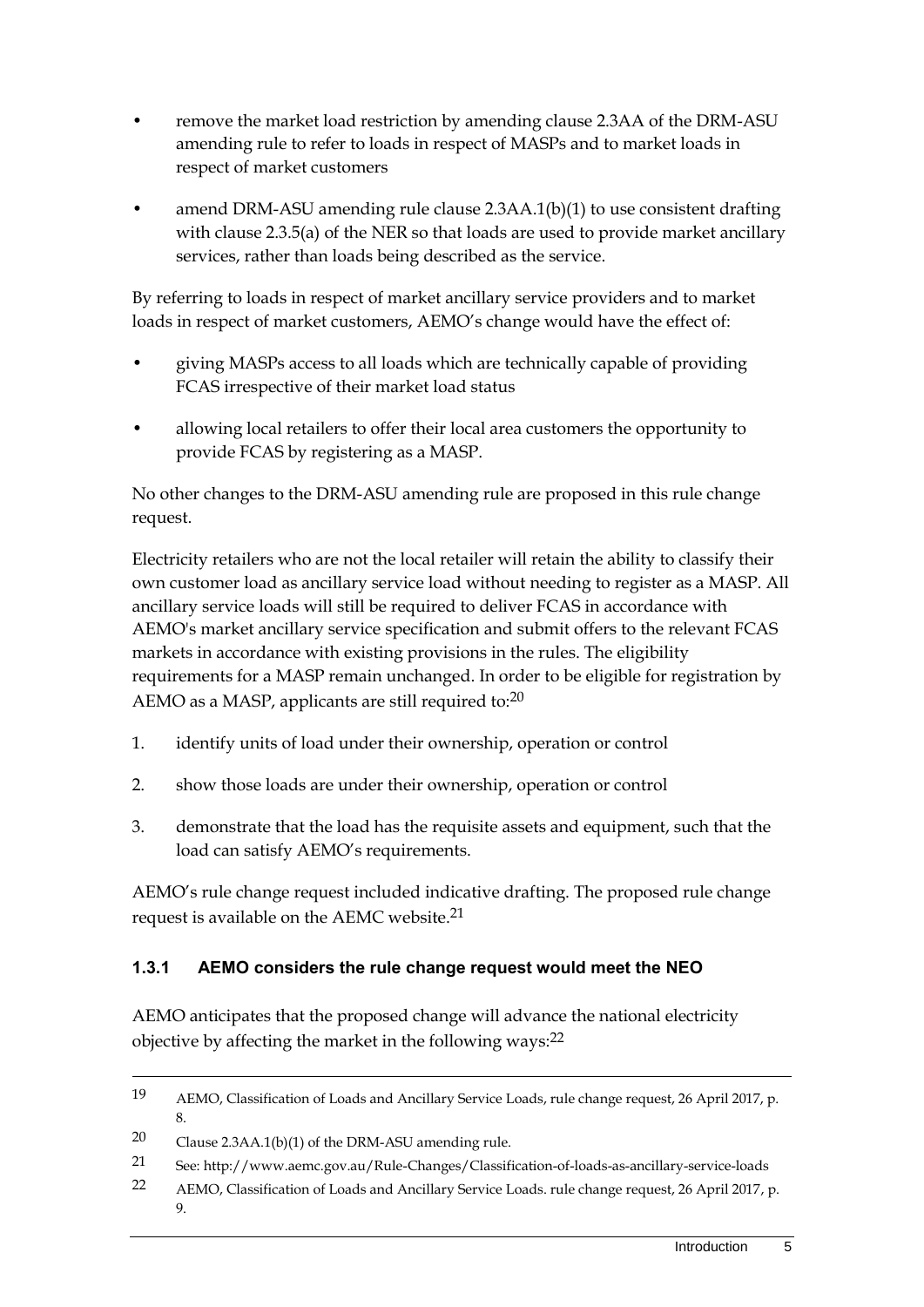- **Removing a barrier to entry**  The proposed rule change will allow loads supplied by local retailers in their local areas to participate in ancillary service unbundling that would otherwise be ineligible to provide market ancillary services. Removing this barrier to entry advances the objective by facilitating more efficient investment outcomes in the long term.
- **Impact competition and prices for consumers** The proposed rule change will increase sources of market ancillary services and is therefore likely to reduce the price for market ancillary services for consumers.
- **Impact efficient investment in, use and operation of, the power system** AEMO expects that the proposed rule change will, over time, encourage more demand response by increasing participation in the market ancillary services. It will also lead to better power system security outcomes by increasing the resources available for providing market ancillary services in the long term.

### <span id="page-9-0"></span>**1.4 Assessment framework**

Our assessment of this rule change request must consider whether the proposed rule promotes the National Electricity Objective (NEO) as set out under section 7 of the National Electricity Law (NEL). The NEO is:23

- "To promote efficient investment in, and efficient operation and use of, electricity services for the longer term interests of consumers of electricity with respect to -
- (a) price, quality, safety, reliability and security of supply of electricity; and
- (b) the reliability, safety and security of the national electricity system."

Therefore, the Commission proposes to apply the following criteria to guide the assessment of the rule change request:

- Will the proposed changes promote competition and consumer choice?
- Will the proposed changes enhance security of supply of electricity?

#### **Promoting competition and consumer choice**

Competition is a key driver of productivity and efficiency in markets which results in lower prices for consumers in the long run. Effective competition also encourages innovation and improves consumer choice in the delivery of energy services. A key consideration for the Commission will be the degree to which the proposed rule is likely to impact the competitive environment in the ancillary services market across the NEM.

#### **Promoting security of supply**

1

<sup>23</sup> Section 7 of the NEL.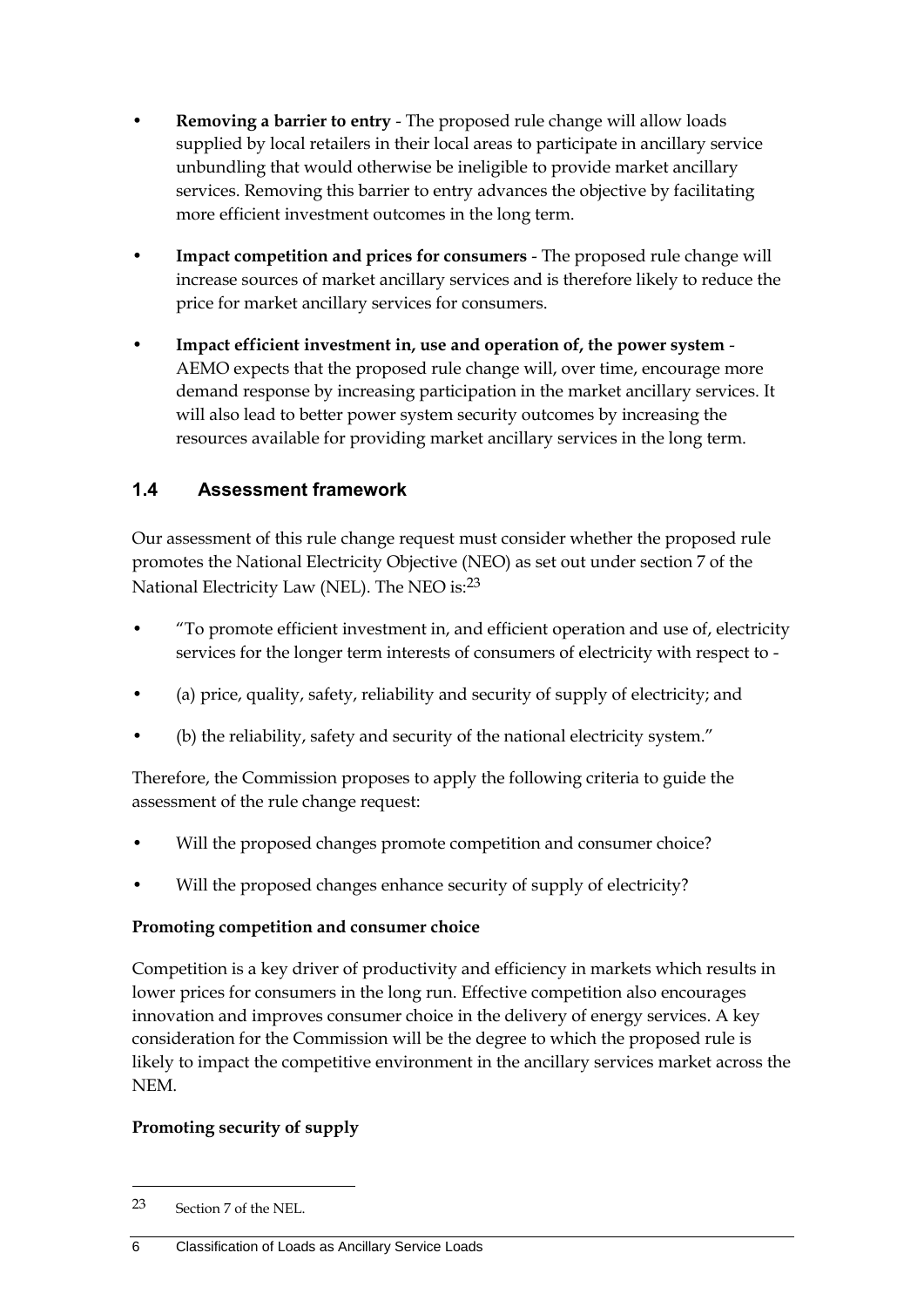System security refers to maintaining the power system in a secure and safe operating state to manage the risk of major supply disruptions. Market ancillary control services play a significant role in contributing to maintaining system security. The Commission will consider whether the proposed rule change will provide additional ancillary control services to enable AEMO to operate a more secure power system.

#### **Question 1 Assessment framework**

- **1. Is the assessment framework appropriate for considering the changes proposed in the rule change request?**
- **2. Are there other relevant considerations that should be included in the assessment framework?**

From 1 July 2016, the NER, as amended from time to time, apply in the Northern Territory, subject to derogations set out in the Regulations made under the Northern Territory legislation adopting the National Electricity Law.24Under those Regulations, only certain parts of the NER have been adopted in the NT.25 As the proposed rule relates to parts of the NER that currently do not apply in the Northern Territory, the Commission will not assess the proposed rule against additional elements required by the Northern Territory legislation.26

<sup>24</sup> National Electricity (National Uniform Legislation) (Modficiations) Regulations.

 $25$  For the version of the NER that applies in the Northern Territory, refer to: http://www.aemc.gov.au/Energy-Rules/National-electricity-rules/National-Electricity-Rules-(No rthern-Territory).

<sup>26</sup> National Electricity (Northern Territory) (National Uniform Legislation) Act 2015.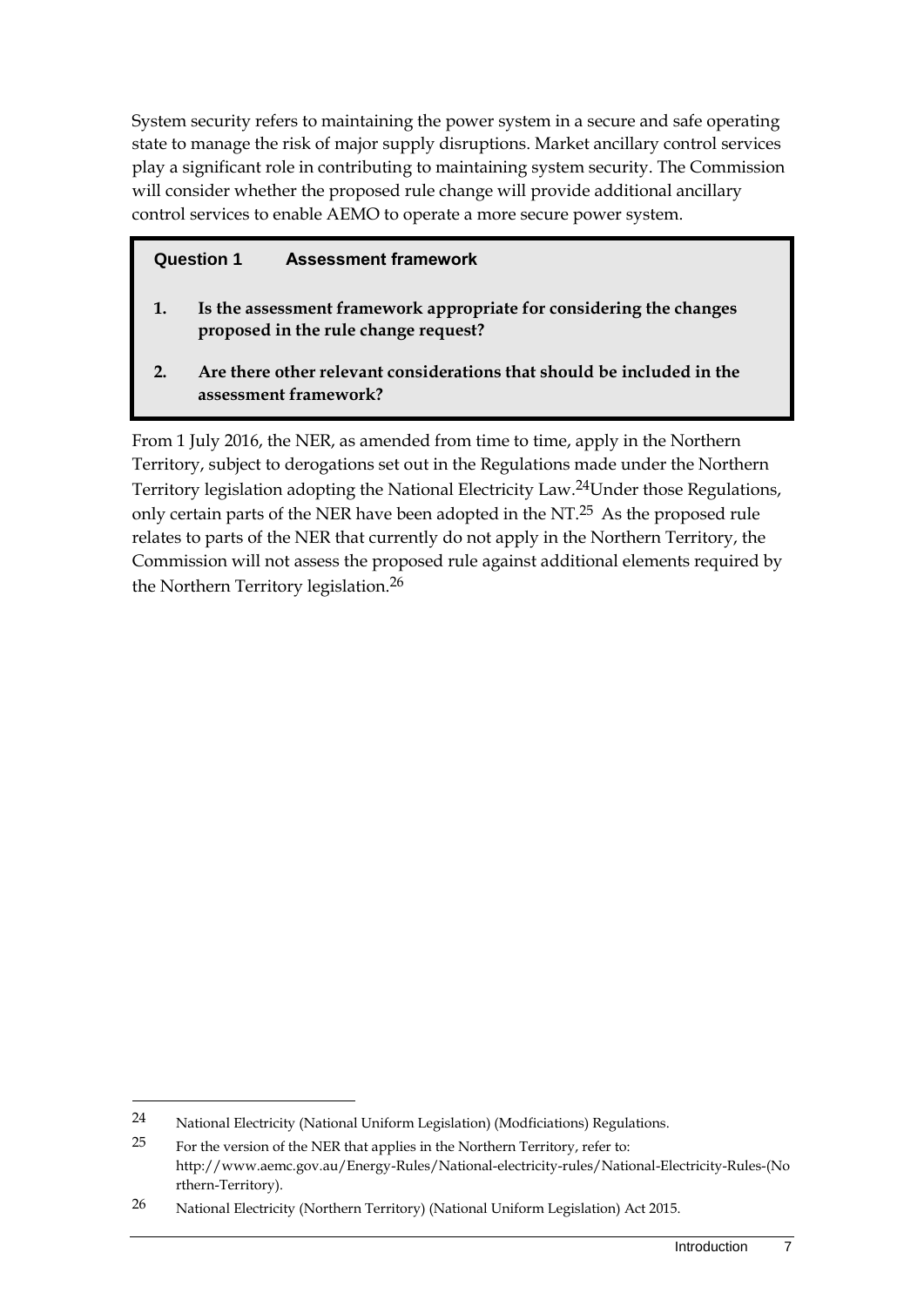### <span id="page-11-0"></span>**2 Issues for consultation**

This chapter outlines the aspects of the rule change proposal on which the Commission is seeking stakeholder feedback. The issues for consultation include:

- potential impact on competition
- alternative implementation approach

Stakeholders are encouraged to comment on these issues and any other aspect of the rule change request.

### <span id="page-11-1"></span>**2.1 Potential impacts on competition**

The creation of a new type of market participant, the MASP, provides an avenue for new, non-traditional providers of ancillary services to procure non-traditional sources of FCAS including aggregated demand response from smaller loads, batteries, and distributed generation located behind the meter. In making the DRM-ASU amending rule, the addition of these new competitors was viewed by the Commission as creating deeper and more diverse FCAS markets, potentially leading to more efficient FCAS market prices.27

The potential for new market participants and non-traditional resources to increase competition in FCAS markets is limited to the size of the pool of possible customers. The market load restriction currently makes 38 per cent of all NEM customers ineligible for classification as ancillary service load. Removal of this restriction would therefore see in excess of 3.6 million additional customers become eligible to provide FCAS from their loads through a MASP.<sup>28</sup> AEMO's proposal to extend eligibility to all loads which are technically capable, irrespective of their market load status, would therefore provide MASPs with access to the largest possible number of potential customers.

Even though only 38 per cent of NEM customers are non-market load served by the local retailer in their local area, local retailers' market share across the NEM is highly non-uniform. While retail competition in much of the NEM has seen the market share of local retailers reduce significantly, several regions exist in which the local retailer remains the dominant electricity supplier. In particular, Tasmania, the ACT, and regional Queensland are regions in which retail price regulation or jurisdictional tariff policies has limited the entry of new retailers.29

<sup>27</sup> AEMC, Demand Response Mechanism and Ancillary Services Unbundling rule change – Final Determination, 24 November 2016, summary p. 2

<sup>28</sup> AEMC analysis of AEMO data.

<sup>29</sup> AEMC, Final Report – 2016 Retail Competition Review, 30 June 2016, Section 2.1.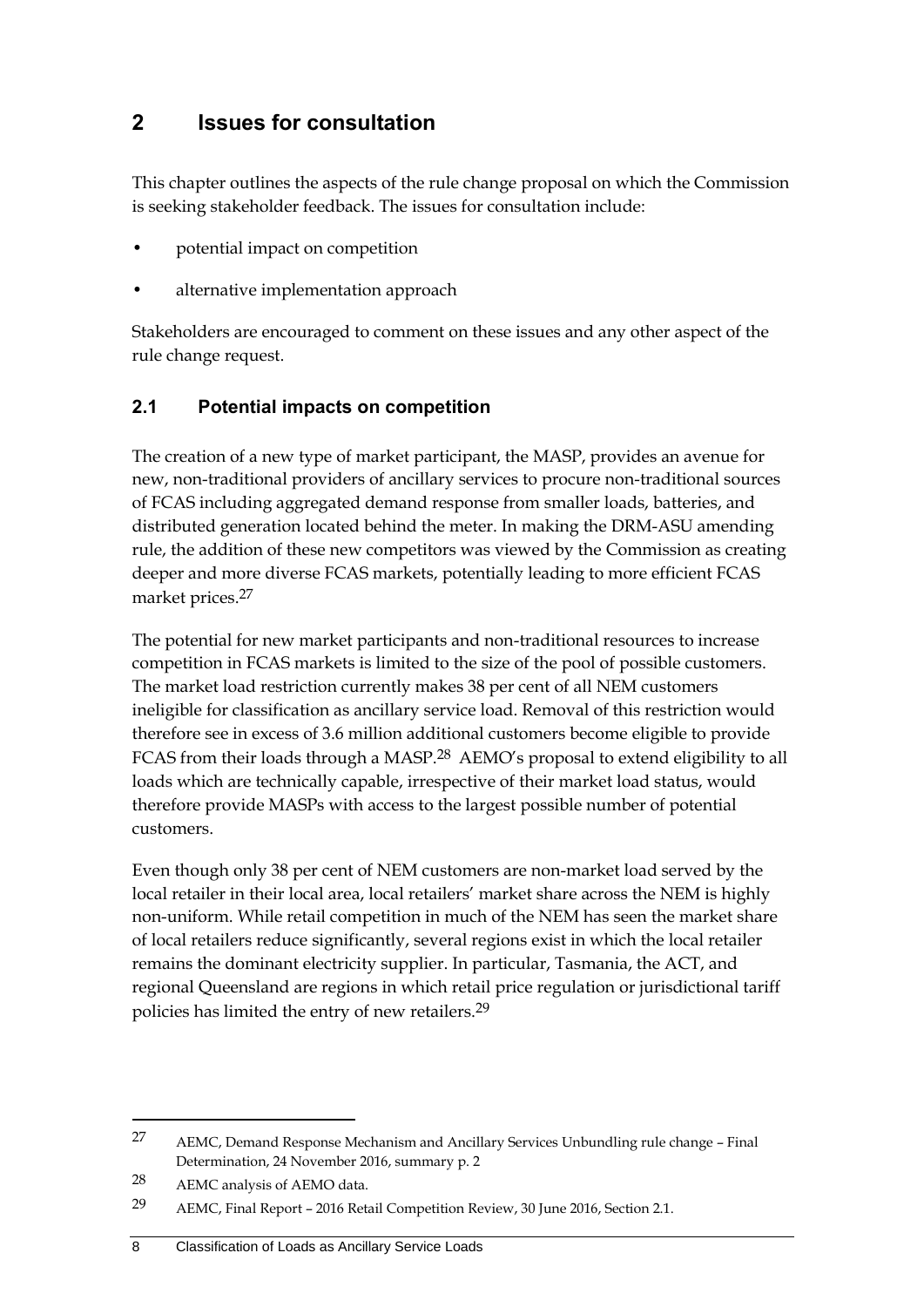While local retailers have a dominant market position in some parts of the NEM, our preliminary view is that there are limited competition concerns from removing the market load restriction since:

- ancillary service unbundling would also allow any other registered MASP to enter, and compete to classify first tier load which is serviced by the local retailer i.e. it is not just the local retailer that would be able to classify their retail load for ancillary services
- FCAS markets are largely driven by generator offers at the moment. Therefore, any change that would widen the potential pool of providers to compete with generators would increase competition, consistent with the Commission's conclusions in the *Demand response mechanism and ancillary services unbundling*  rule change request.

We note that while AEMO's proposal would not allow the local retailer to directly classify customers in their local area, it would allow a local retailer to register as a MASP. That local retailer, acting in its capacity as a MASP, would then be able to offer its local area customers the opportunity and benefits of providing FCAS.

### **Question 2 Potential impact on competition**

- **1. What are stakeholders' views on the potential for non-market load to increase competition, and the efficiency of pricing, in FCAS markets?**
- **2. Are there any other potential impacts on competition that the Commission should consider?**

### <span id="page-12-0"></span>**2.2 Alternative implementation approach**

<u>.</u>

AEMO has supplied indicative drafting with its rule change request.<sup>30</sup> AEMO's drafting revises the DRM-ASU amending rule to remove the term 'market' and solely reference 'load' in respect of MASPs.<sup>31</sup> The objective of AEMO's rule change and proposed drafting being to allow MASPs to classify all loads as ancillary service loads.

In respect of implementation, the Commission is considering whether an alternative approach may better achieve the objective discussed in chapter [1.](#page-4-0) This alternative approach involves amending the definition of market load, as set out in Chapter 10 of the NER, to deem non-market loads as market loads for the purpose of MASP registration, and thus enabling the offer of *first-tier load* into FCAS markets. Such an approach was suggested by AEMO in its detailed design for the demand response mechanism initially envisioned by the COAG Energy Council.<sup>32</sup>

<sup>30</sup> See: http://www.aemc.gov.au/Rule-Changes/Classification-of-loads-as-ancillary-service-loads

<sup>31</sup> http://www.aemc.gov.au/Rule-Changes/Classification-of-loads-as-ancillary-service-loads

<sup>32</sup> AEMO, Appendix B: Demand Response Mechanism and Ancillary Services Unbundling - Detailed Design, 15 November 2013, p. 105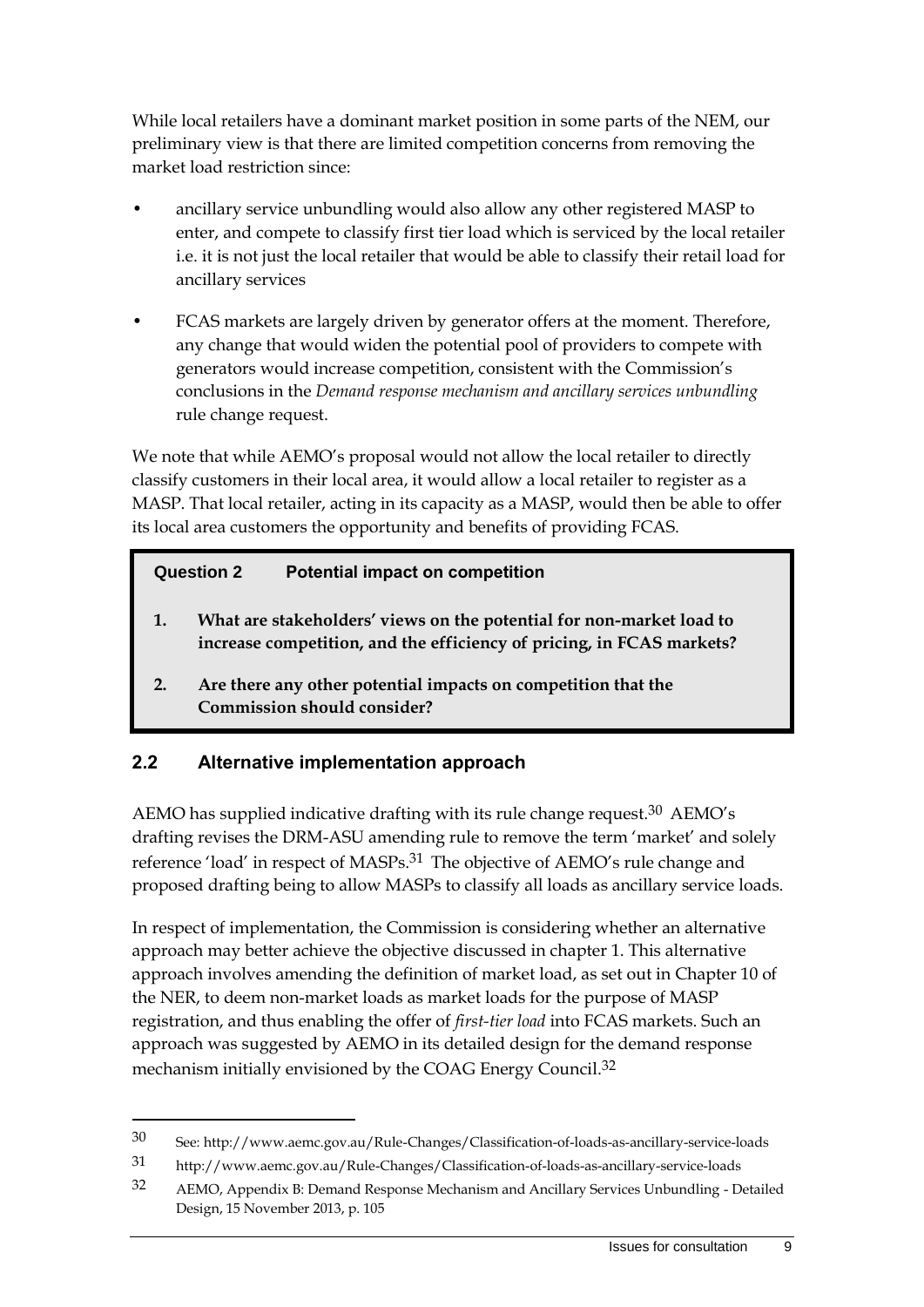Both the proposed rule change and the above alternative would enable non-market loads to be classified by MASPs as ancillary service loads. However, a deemed approach to expanding load eligibility has the benefit of minimising drafting changes to the NER thereby providing a simpler solution to AEMO's rule change request. We do, however, acknowledge that market load is a foundation term for a range of functions in the rules, particularly settlement and metering. As such we are interested in stakeholder views on this alternative approach, as well as views on the potential for any flow-on consequences from such an approach.

#### **Question 3 Alternative implementation approach**

- **1. What are stakeholder's views on this alternative implementation approach?**
- **2. Are there any unintended consequences, or flow on consequences, that the Commission should be aware of when considering this alternative approach?**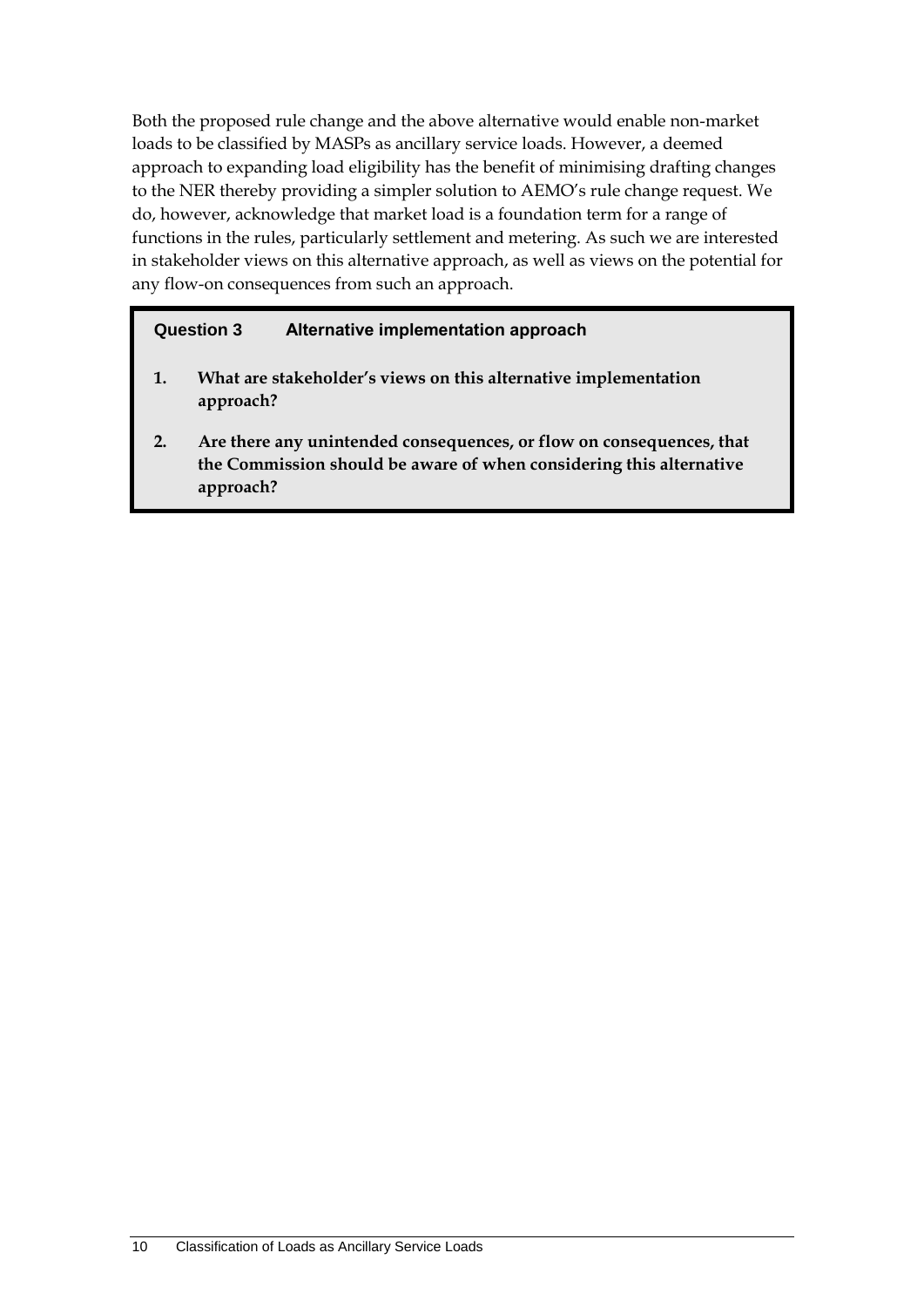### <span id="page-14-0"></span>**3 Process for this rule change**

### <span id="page-14-1"></span>**3.1 Treatment as a non controversial rule change**

AEMO submitted that the rule change request should be treated as non-controversial under section 96 of the National Electricity Law.

The Commission considers that the rule change request should be subject to the expedited rule making process under s. 96 of the NEL on the grounds that it considers the rule change request to be non-controversial, and is unlikely to have a significant impact on the national electricity market. $33$  This is because:

- the proposed rule only addresses eligibility of loads for classification by MASPs as ancillary service loads in the NEM
- the additional customers made eligible under AEMO's proposal will still have to consent before their load is classified by a MASP, have metering and telemetry installed which meets the requirements of the Market Ancillary Service Specification (MASS), and register the relevant loads with AEMO. Further, given the likely size of non-market loads, the additional FCAS resources arising from these customers is expected to not to have a significant impact on the NEM.

Rule changes that are considered to be non-controversial may be progressed under an expedited (faster) process involving only one round of consultation. Under an expedited rule change, the Commission must publish its final rule determination within six weeks of commencing the rule change process.<sup>34</sup>

The Commission has decided to use an expedited process to consider this rule change request provided that it does not receive any valid requests not to use the expedited process by 11 July 2017. To be valid, an objection should set out the reasons why the rule change request will have a significant impact on the NEM.

If there are no valid objections to the expedited process, the final determination will be published on 8 August 2017.

### <span id="page-14-2"></span>**3.2 Key dates**

<u>.</u>

Given the tightly defined nature of the issue, and the background information provided in the rule change request, this consultation paper is brief. Nevertheless, submissions are invited in relation to the matters identified above, and any other relevant issue.

The **key dates** for stakeholders in this process are as follows:

<sup>33</sup> Section 87 of the National Electricity Law

<sup>34</sup> The AEMC has published a notice under sections 95 and 96 of the National Electricity Law to commence and assess this rule change request as a non-controversial rule.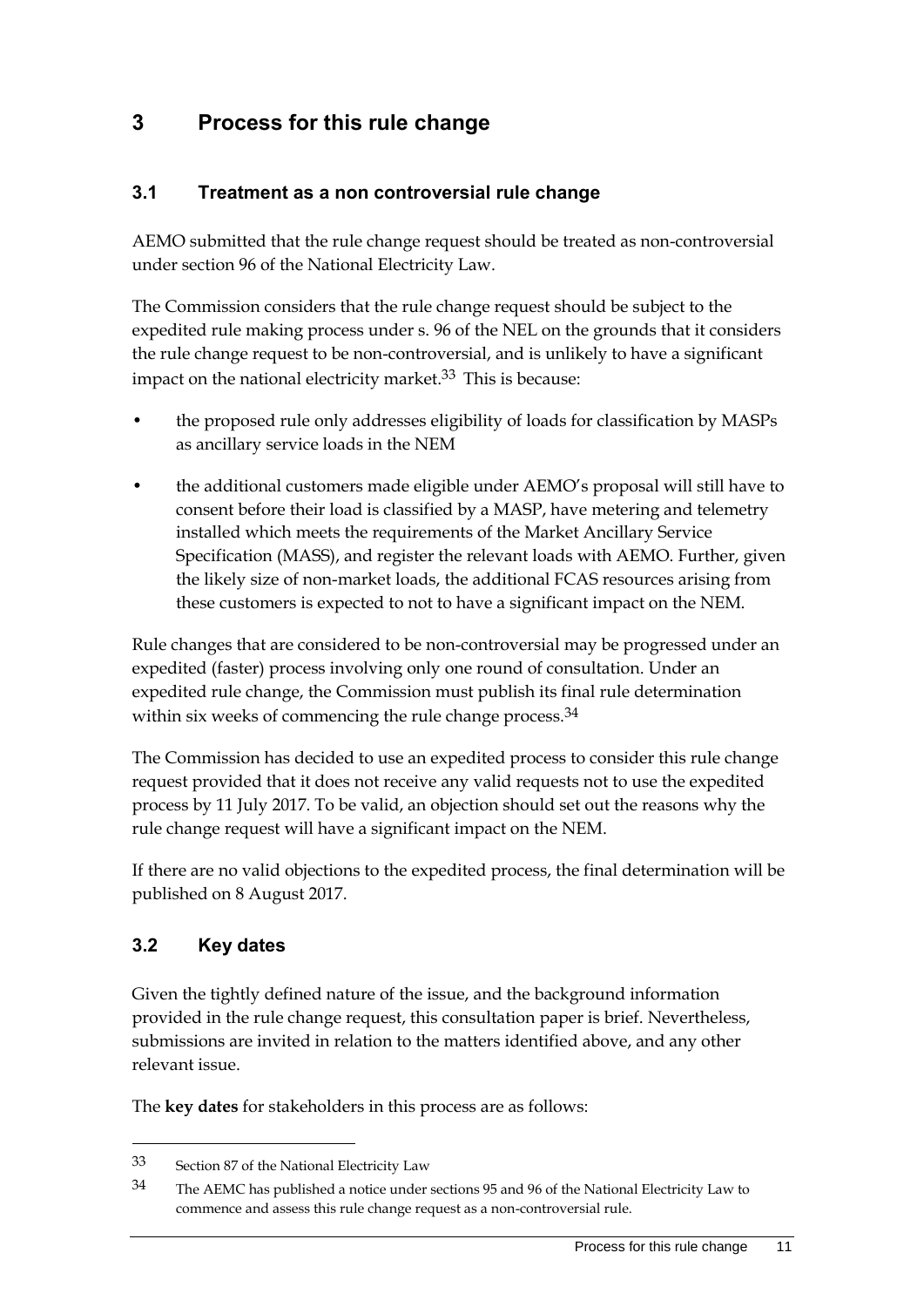- Commencement of this rule change process: 27 June 2017
- Objections to an expedited process to be received by: 11 July 2017
- Submissions to the proposal to be received by: 25 July 2017
- Final decision to be published under an expedited process by: 8 August 2017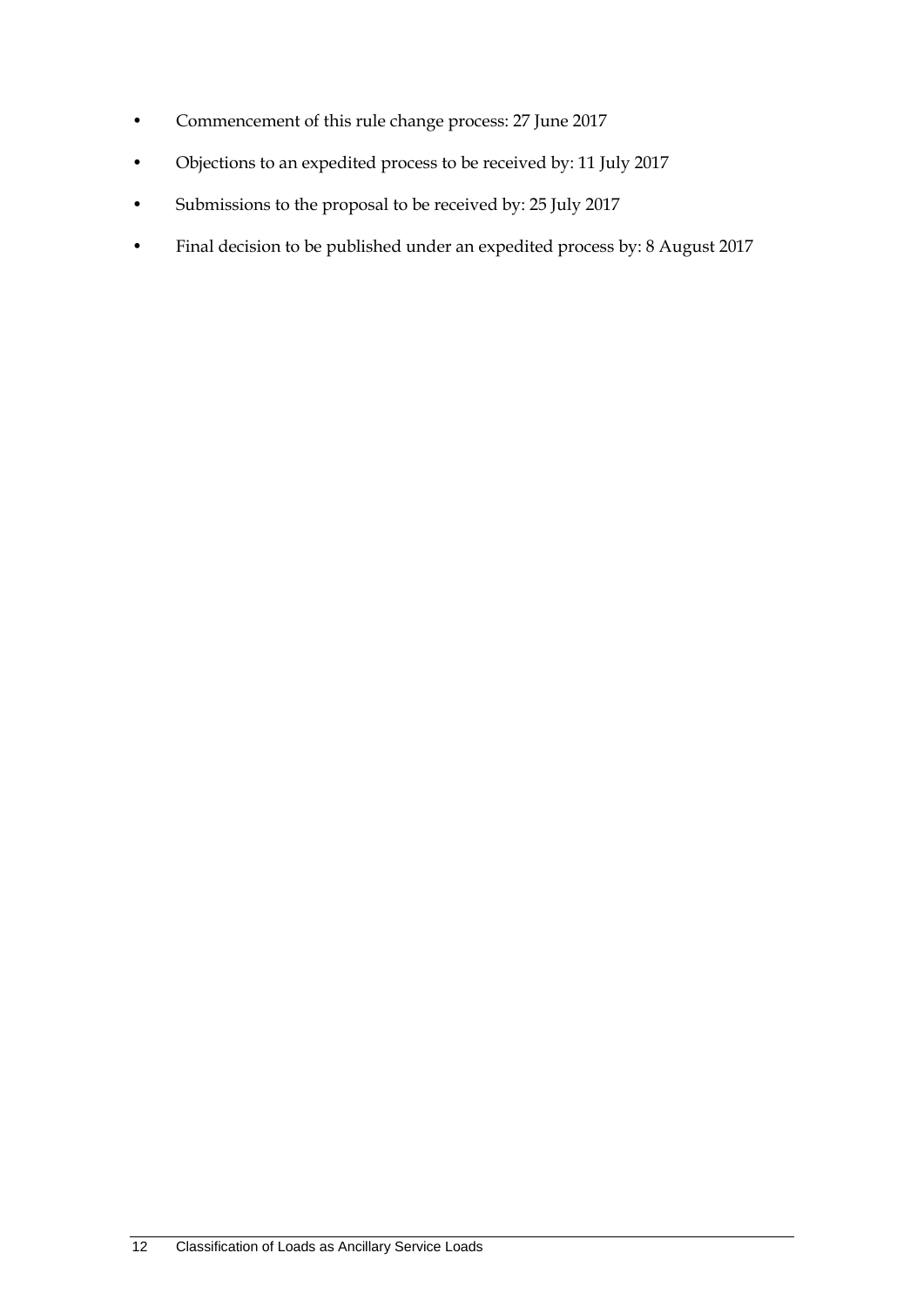# <span id="page-16-0"></span>**4 Lodging a submission**

The Commission invites requests not to make a rule under the expedited process and written submissions on this rule change proposal.

All enquiries on this project should be addressed to Graham Mills on (02) 8296 0614.

### <span id="page-16-1"></span>**4.1 Lodging a request not to make a rule under an expedited process**

Written requests not to make a rule under the expedited process in s. 96 of the NEL must include reasons for the request, and must be lodged with the Commission by 11 July 2017, either online or by mail, in accordance with the process specified below.

### <span id="page-16-2"></span>**4.2 Lodging a submission to this rule change request**

Written submissions on the rule change request must be lodged with Commission by 25 July 2017, either online or by mail, in accordance with the requirements specified below.

Where practicable, submissions should be prepared in accordance with the Commission's guidelines for making written submissions on rule change requests.<sup>35</sup> The Commission publishes all submissions on its website, subject to a claim of confidentiality.

### <span id="page-16-3"></span>**4.3 Lodging a submission electronically**

Electronic submissions, or requests not to make a rule under the expedited process, must be lodged online via the Commission's website, www.aemc.gov.au, using the "lodge a submission" function and selecting the project reference code ERC0221.

The request or submission must be on letterhead (if submitted on behalf of an organisation), signed and dated.

Upon receipt of the electronic request or submission, the Commission will issue a confirmation email. If this confirmation email is not received within three business days, it is the submitter's responsibility to ensure the request or submission has been delivered successfully.

### <span id="page-16-4"></span>**4.4 Lodging a submission by mail**

The submission must be on letterhead (if submitted on behalf of an organisation), signed and dated. The request or submission should be sent by mail to:

Australian Energy Market Commission PO Box A2449

1

<sup>35</sup> This guideline is available on the Commission's website www.aemc.gov.au.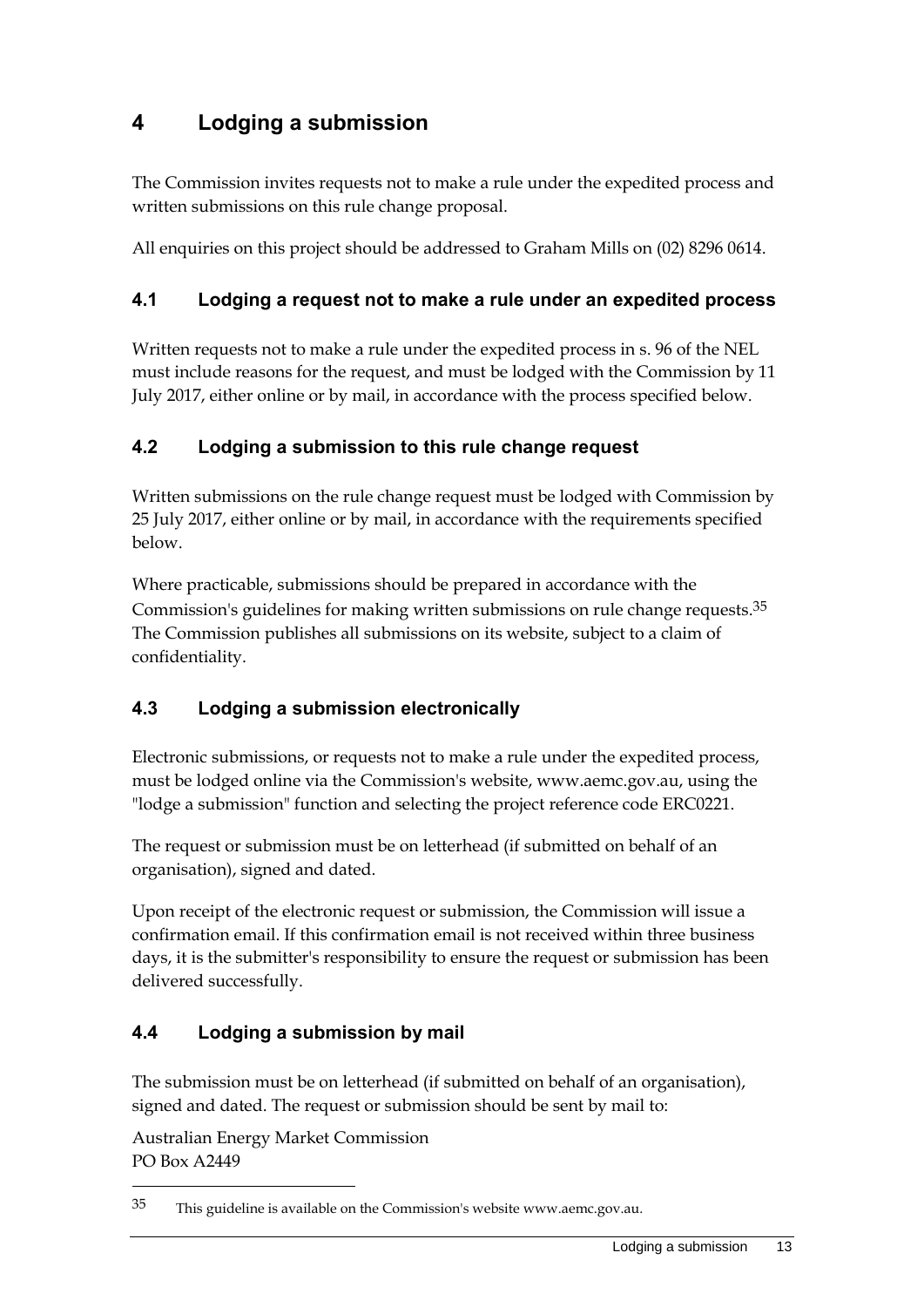Sydney South NSW 1235

The envelope must be clearly marked with the project reference code: ERC0221.

Alternatively, the submission may be sent by fax to (02) 8296 7899.

Except in circumstances where the submission has been received electronically, upon receipt of the hardcopy submission the Commission will issue a confirmation letter.

If this confirmation letter is not received within 3 business days, it is the submitter's responsibility to ensure successful delivery of the submission has occurred.